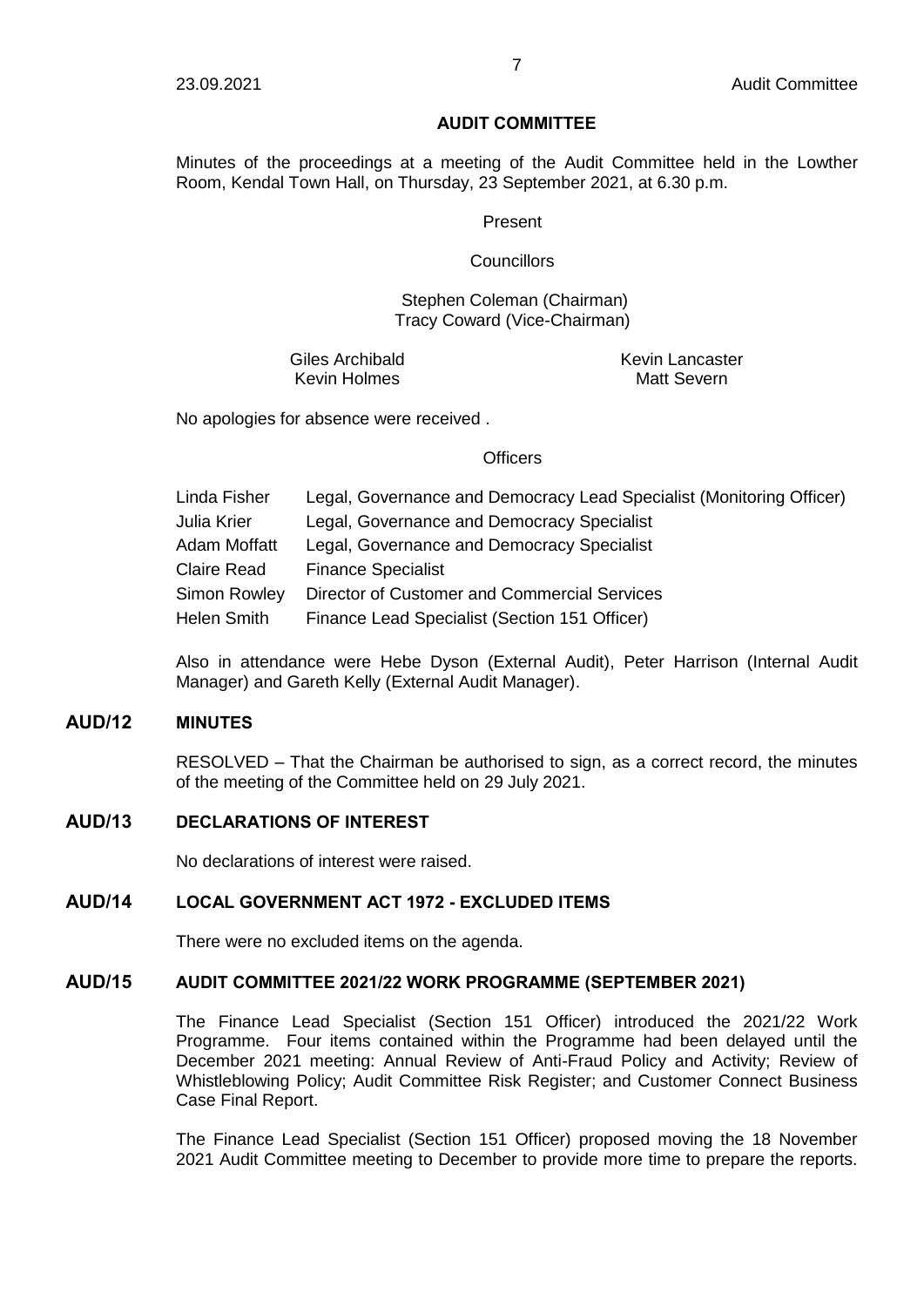Member's requested that any decision on the date of the rescheduled meeting be made in conjunction with the Chairman.

Members expressed their thanks to the Finance Team for their work, stating that the feedback from Internal and External Auditors had been positive.

Following a question on the impact of Local Government Reorganisation on Internal and External Auditors and any conflict of interest that may arise, the Finance Lead Specialist (Section 151 Officer) agreed to review the concern with Public Sector Audit Appointments (PSAA) and feedback to the Chair.

RESOLVED – That progress against the Audit Committee's 2021/22 Work Programme be noted.

# **AUD/16 INTERNAL AUDIT PROGRESS REPORT 2021/22 (SEPTEMBER 2021)**

Peter Harrison, Internal Audit, introduced the Internal Audit Progress Report 2021/22 which provided a summary of the progress against the Internal Audit Annual Plan as at September 2021. He referred to a typographical error in Recommendation (1) of the report and explained that progress related only to 2021/22 and not 2020/21 as indicated.

Following approval of the Internal Audit Plan by the Committee in April 2021, three assurance reviews had been finalised, with fieldwork underway on a further three reviews.

Mr Harrison presented the executive summaries of the three audits which had been completed in the period which were contained in Appendix 2 to the report.

The report highlighted the review of Contract Management had resulted in an assessment of reasonable assurance, with two important action points having been identified. Members of the Audit Committee raised concern regarding two important actions in the report related to no tenders or quotations for the purchase of curtains related to the Kendal Town Hall refurbishment. In response to a query raised on whether the constitution and procurement policy had been followed, both the Legal, Governance and Democracy Lead Specialist (Monitoring Officer) and the Finance Lead Specialist (Section 151 Officer) informed Members that it had not. Members requested an explanation from the Operational Lead (Delivery and Commercial Services) at the next meeting.

The review of Procurement had resulted in an assessment of reasonable assurance, with four important and one routine action points having been identified. The Finance Lead Specialist (Section 151 Officer) informed Members that the Contract Procedure Rules had been under review with a number of amendments being made before going to Council for approval.

The review of Debtors had resulted in an assessment of substantial assurance, with just one routine action point having been identified. Members thanked Officers for their hard work and expressed how pleased they were to see substantial assurance in this area.

Internal Audit had also assessed the extent to which previous internal audit recommendations had been implemented. The key issue identified was that, although there had been some slippage, most recently due to Covid-19, recommendations continued to be implemented. Of the 47 recommendations contained within the report, 28% had been implemented. Of the 33 recommendations that remained outstanding, 70% were due to slippage beyond the original implementation date and 30% were because the original implementation date had not yet arrived. Due to the reorganisation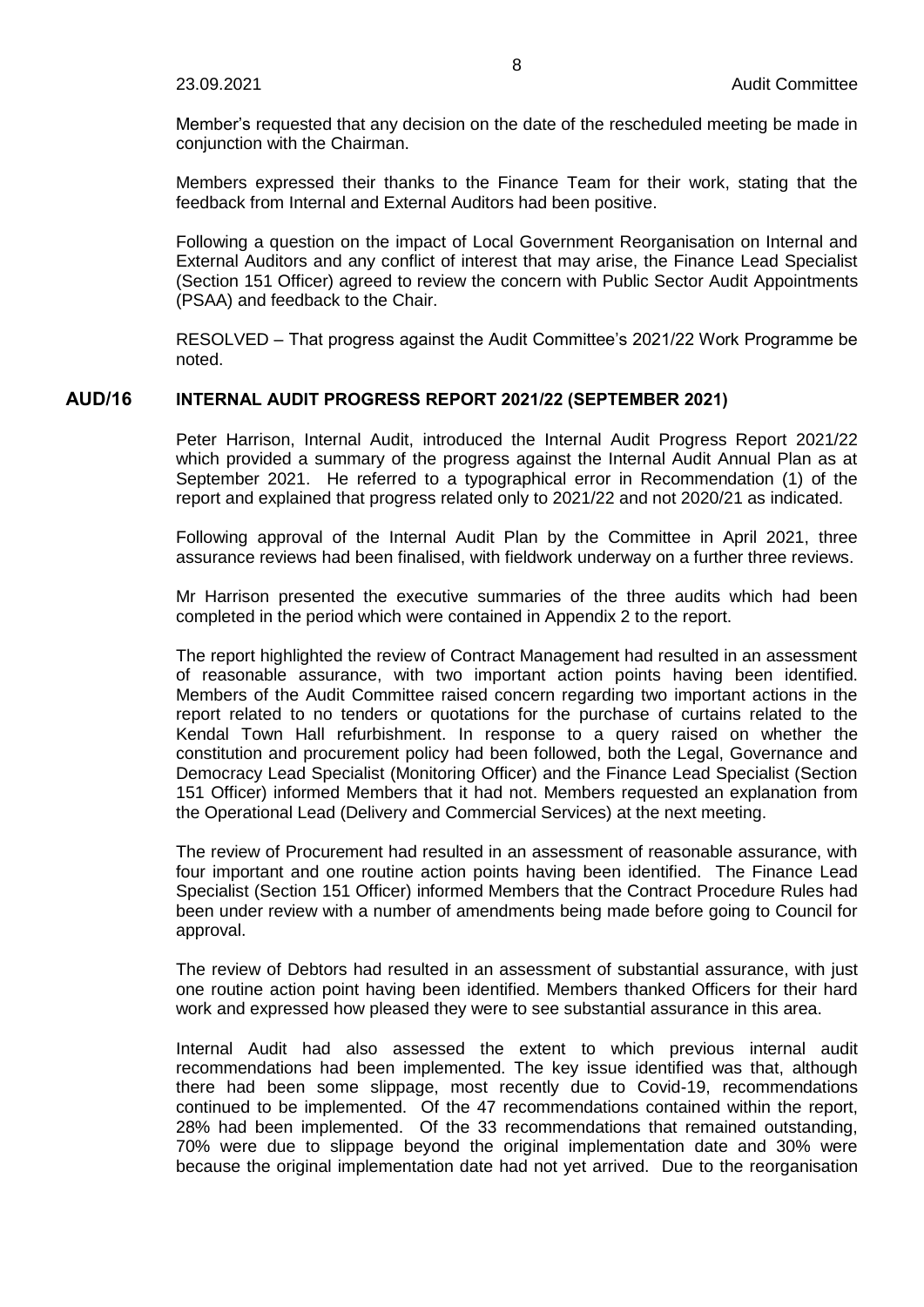measures under the ongoing Local Government Reform, one recommendation was no longer applicable and, therefore, would not be implemented.

Following a request from Members, Mr Harrison agreed to provide a clearer explanation of the anticipated benefits of the Customer Connect Programme. The Director of Customer and Commercial Services informed Members that this topic had been considered and a report would be brought to Cabinet and Council to update Members on the project.

RESOLVED – That the following be noted:-

- (1) the progress achieved in 2021/22 in delivering the Audit Plan and the outcomes of completed audit reviews, as set out in Appendix 1 to the report;
- (2) the audit reports, as set out in Appendix 2 to the report; and
- (3) the status of outstanding recommendations contained within the follow up report, as set out in Appendix 3 to the report.

# **AUD/17 AUDITED STATEMENT OF ACCOUNTS AND ANNUAL GOVERNANCE STATEMENT 2020/21**

Copies of Appendices 2, 4 and 5 to the report, which were marked "to follow" on the Agenda, had been circulated to Members on 22 September 2021 alongside an updated Appendix 1.

The Finance Lead Specialist (Section 151 Officer) introduced the audited Statement of Accounts and Annual Governance Statement for 2020/21. The unaudited Statement of Accounts had been approved and published by the Finance Lead Specialist (Section 151 Officer) on 21 June 2021 allowing the opportunity for the general public to raise objections, questions and comments and had been reported to the Committee on 29 July 2021. There was a statutory deadline of 30 September 2021 for publication of the 2020/21 Statement of Accounts or as soon as reasonably practicable after receipt of the Audit Opinion.

The Finance Lead Specialist (Section 151 Officer) informed Members of a number of amendments which had been identified in the updated Appendix 1 which was circulated before the meeting and that the letter of representation had been adjusted. The report proposed that the Chairman be authorised to resign the statement of accounts and sign the letter of representation once the amendments had been made.

Following a question from Members regarding the lack of any scores of 4 being given in appendix 3, the Finance Lead Specialist (Section 151 Officer) informed Members that the report had been done on an exception basis, in reality only the scores of two and three were shown but when assessed, 77% of the lines had scored four. Members suggested that this be highlighted in a footer in the report.

# RESOLVED – That

- (1) the following be approved:-
	- (a) the Statement of Accounts for 2020/21; and
	- (b) the Letter of Representation;
- (2) the Chairman be authorised to:-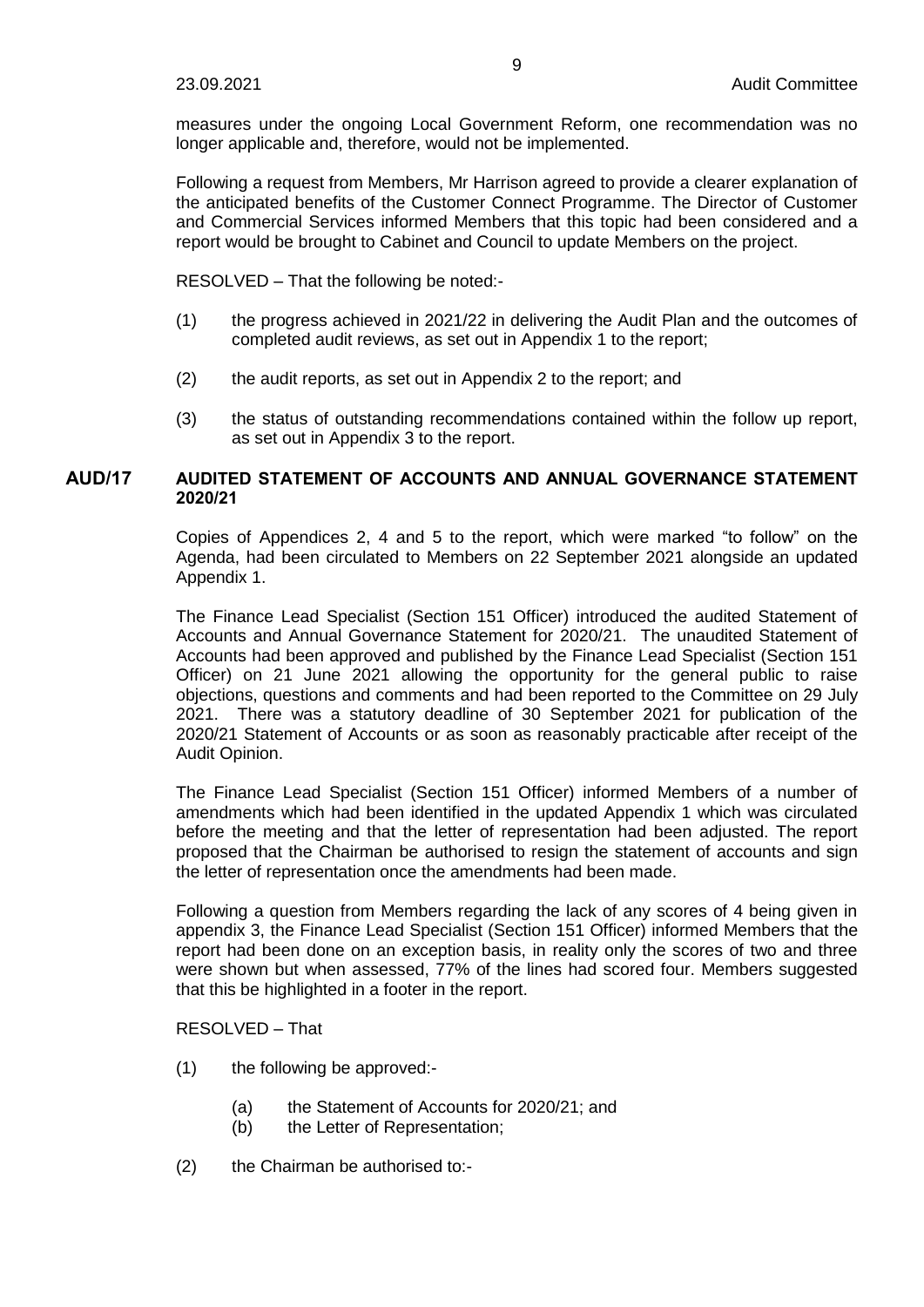(a) sign the letter of representation and the Statement of Accounts on behalf of the Committee; and

(b) re-sign the Statement of Accounts in the event of further amendments following the final audit findings report; and

- (3) the following be noted:-
	- (a) the Annual Governance Statement Action Plan; and
	- (b) the External Audit Action Plan.

# **AUD/18 EXTERNAL AUDIT OPINION ON ACCOUNTS - AUDIT FINDINGS REPORT**

Copies of the report, which was marked "to follow" on the Agenda, had been circulated to Members on 22 September 2021.

Gareth Kelly, External Audit presented the Audit Findings report. The report presented the observations arising from the audit that were significant to the responsibility of those charged with governance to oversee the financial reporting process, as required by International Standard on Auditing (UK) 260.

It was pointed out that External Audit had not yet completed all of the Value for Money work and so were not in a position to issue their Auditor's Annual Report. They expected to issue their Annual Report by the end of December 2021, which was in line with the National Audit Office's revised deadline. As part of the work, External Audit had considered whether there were any risks of significant weakness in the Council's arrangements for securing economy, efficiency and effectiveness in its use of resources. To date, they had not identified any weaknesses in the Council's arrangements.

External Audit had substantially completed their audit of the Council's financial statements and, subject to outstanding queries being resolved, anticipated issuing an unqualified audit opinion following this meeting.

During discussion on the item, Members raised a question regarding the trend in increasing Audit Fees; the Finance Specialist (Deputy Section 151 Officer) informed Members that this was due to additional work due to Value for Money which were new auditing standards. In addition, the Finance Lead Specialist (Section 151 Officer) highlighted that a basic fee is charged and that any additional work being undertaken increased the fee overall.

RESOLVED – That the Audit Findings made by the External Auditors for the year ending 31 March 2021 be noted and received.

# **AUD/19 EXTERNAL AUDIT PROGRESS REPORT AND UPDATE (SEPTEMBER 2021)**

This item was withdrawn from the Agenda.

#### **AUD/20 OTHER SIGNIFICANT FINANCIAL ISSUES**

The Finance Lead Specialist (Section 151 Officer) informed the Committee of updated timescales for local government funding over the coming years. She highlighted that the Government Spending Review was due to take place in October and that the Local Government Settlement was expected in December. In addition Members were advised